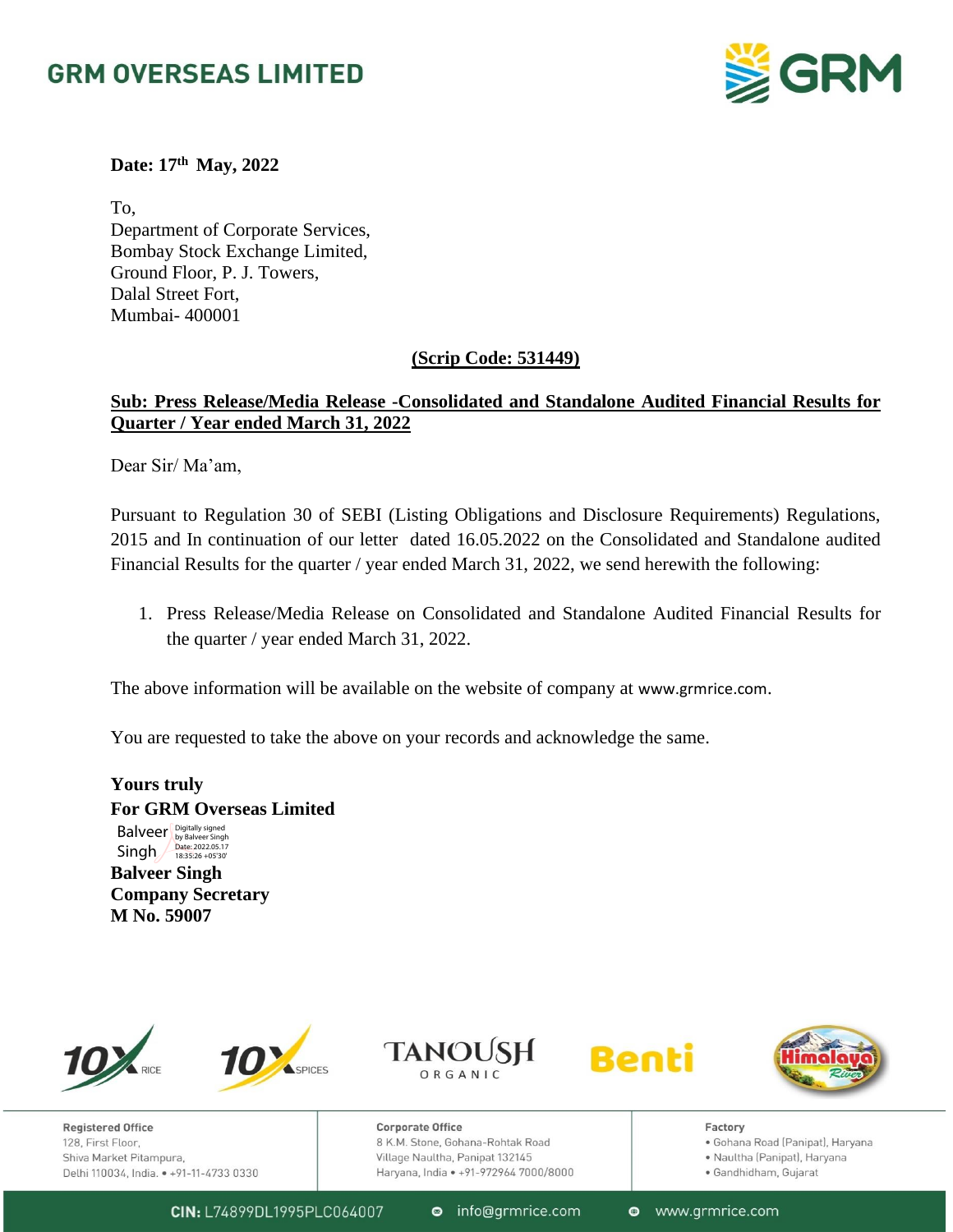

# Total Revenue in FY22 at Rs 1,171 Crs, Grew by 45% YoY;

## Profit After Tax at Rs 85 Crs, Grew by 86% YoY

Panipat, Haryana, 17 May 2022: GRM Overseas Limited (herein referred to as "GRM"), one of India's leading basmati rice exporters and a growing consumer staples player, announced the financial results for the fourth quarter and full year ended 31<sup>st</sup> March, 2022.

#### Consolidated Financial highlights:

| <b>Particulars (Rs Crores)</b> | Q4FY22 | Q4FY21 | YoY       | FY22    | <b>FY21</b> | YoY       |
|--------------------------------|--------|--------|-----------|---------|-------------|-----------|
| Total Revenue                  | 376.9  | 301.7  | 24.9%     | 1,171.4 | 805.8       | 45.4%     |
| <b>EBITDA</b>                  | 25.4   | 26.7   | (4.7%)    | 129.8   | 73.5        | 76.7%     |
| EBITDA Margin (%)              | 7.0%   | 9.0%   | (199 bps) | 11.4%   | 8.2%        | 225 bps   |
| PAT                            | 15.1   | 18.5   | (18.6%)   | 84.5    | 45.4        | 86.1%     |
| PAT Margin                     | 4.2%   | 6.3%   | (209 bps) | 7.5%    | 5.7%        | $177$ bps |

#### Key Highlights

#### Annual Performance

- GRM reported sharp rise in consolidated revenue by 45.4% YoY in FY22 to Rs 1,171.4 Crores in FY22 from Rs 805.8 Crores in FY21
	- o GRM's Foodkraft reported a revenue of Rs 189.2 Crores in FY22, as compared to Rs 58.0 Crores in FY21, a 226.5% YoY growth. Foodkraft business has 17% share in the overall revenue in FY22 as compared to 7% share in FY21
- During FY22, EBITDA was at Rs 129.8 Crores, registering a growth of 76.7% YoY with EBITDA Margin of 11.4%
- PAT was at Rs 84.5 Crores in FY22, grew significantly by 86.1% YoY from Rs 45.4 Crores in FY21 with PAT margin at 7.5%, up by 177 bps YoY

#### Quarterly Performance

- Consolidated Total Revenue grew by 24.9% YoY to Rs 376.9 Crores in Q4 FY22 from Rs 301.7 Crores in Q4 FY21
- EBITDA at Rs 25.4 Crores declined by 4.7% YoY from Rs 26.7 Crores in Q4 FY21 with EBITDA Margin at 7.0% in Q4 FY22 as against 9.0% in Q4 FY21
	- o Raw material cost increased by around 34% YoY during the quarter which impacted the overall margin
- The company reported consolidated PAT of Rs 15.1 Crores in Q4 FY22 as compared to Rs 18.5 Crores, down by 18.6% YoY; impacted by lower EBITDA and increased interest cost for the quarter

The Company Board approved an interim dividend of 12.5% i.e. Rs 0.25 per equity share of Rs 2 face value each for FY2022-23



**Registered Office** 128, First Floor Shiva Market Pitampura, Delhi 110034, India. . +91-11-4733 0330 **Corporate Office** 8 K.M. Stone, Gohana-Rohtak Road Village Naultha, Panipat 132145 Harvana, India · +91-972964 7000/8000

Renti



Factory . aatar **,**<br>• Gohana Road (Panipat), Haryana

· Naultha (Panipat), Haryana · Gandhidham, Guiarat